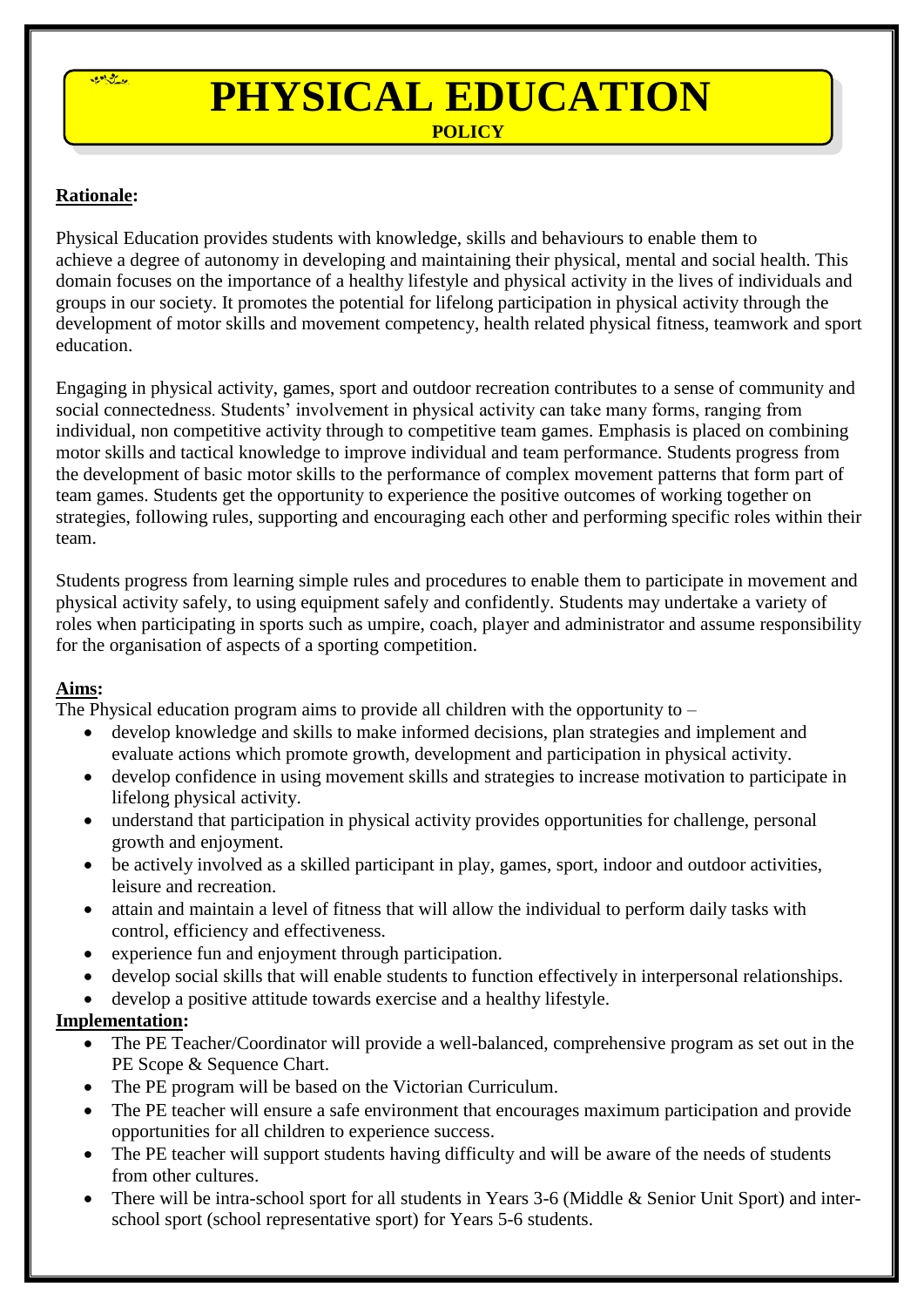#### **Time Allotment**

All classes in P-6 currently are timetabled weekly for one 45 minute session (classroom teachers are encouraged to provide extra physical activity sessions during the week to support the PE program).Some year levels also have organised sport sessions for example swimming and gymnastics.

#### **Sunsmart Policy**

As per the school's "Sunsmart Policy" the wearing of broad brimmed hats during 1st and 4<sup>th</sup> terms while involved in outdoor P.E. or sport will be required. Sunscreen will be available for students to use during PE sessions.

#### **Unable to Participate**

Children who are unable to participate due to injury or ill health will be required to produce a note to the physical education teacher. Those students who are unable to participate will assist the teacher in various roles throughout the session.

Children will be excused from participating if their religious or cultural beliefs are in conflict with a given activity.

#### **Interschool Sports**

Pleasant Street Primary School participates in sporting competitions that are registered Schools Sports Victoria Association Events.

The school's involvement in any sporting events, not part of the SSVA, would need principal approval.

#### Purpose:

- To provide an opportunity to experience competition and show leadership
- To develop a sense of personal achievement
- To encourage social interaction in team environments
- To develop physical fitness and promote healthy lifestyle habits
- To provide students with opportunities to participate in highly competitive situations
- To inspire student loyalty to their House Group and school through participation and competition in whole school events such as swimming, athletics and Cross Country Carnivals

Transport costs for events will incur a cost. The school will subsidise travel costs for teams in state finals.

For House Competitions such as athletics day and cross country, students are expected to attend and participate unless there is a valid reason or medical reason.

#### **Team Selection**

The school will provide staff supervision for events involving ten or more students. Where teams or events involve less than ten students, they can only occur with parent supervision and transport.

The sports coordinator will advise students of upcoming events and sign up and/or try out times. The majority of interschool competition sports will involve students from year 5/6 only.

Where an event occurs that the school is unable to provide adequate training, selection may be dependent on the students already playing the sport competitively at a club level.

Team Selection will be made by the sports coordinator in consultation with coaches based on attendance at training, effort, behaviour, skill level and ability to embrace school values. All students will be advised of the criteria for successful selection , at the first training session or sign up session.